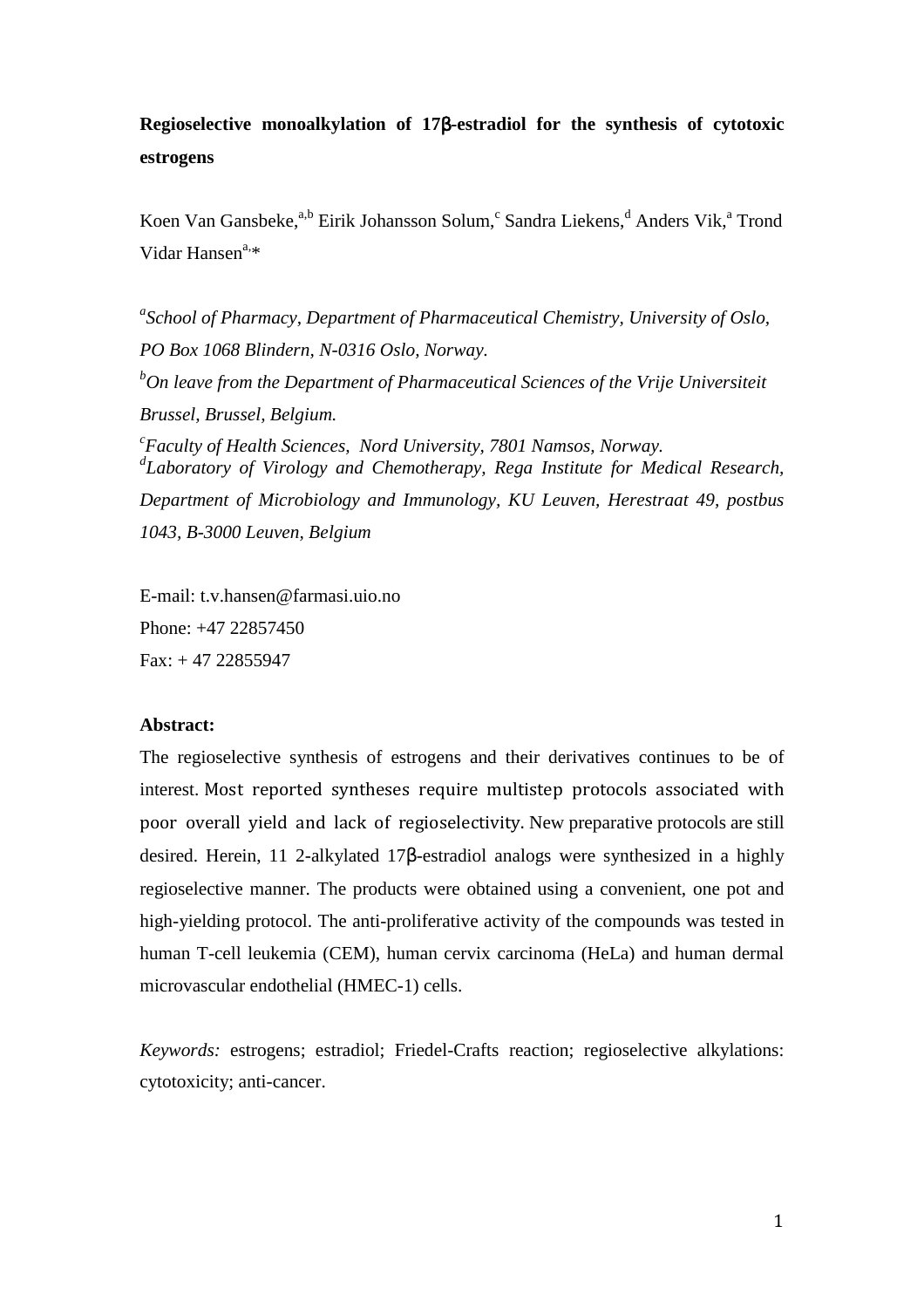### **1. Introduction**

The estrogen 2-methoxyestradiol (2-ME, **1**) was long believed to be an inactive endogenous metabolite of 17β-estradiol (**2**). However, in 1994, D´Amato, Folkman and co-workers showed that 2-ME (**1**) inhibits tubulin polymerization by interfering with the colchicine binding-site [1, 2]. Later studies revealed that the steroid **1** also blocks endothelial cell migration and proliferation *in vitro* [3]. Moreover, when administered to tumor-bearing mice, 2-ME (**1**) inhibited the vascularization and growth of solid tumors [2, 4]. In addition, it was reported that 2-ME (**1**) downregulates hypoxia-inducible factor- $1\alpha$  (HIF- $1\alpha$ ) resulting in potent cytotoxic effects in prostate and breast cancer cells [5]. These observations were confirmed by *in vivo* studies that also showed that intrinsic and extrinsic apoptotic pathways were mediated by 2-ME (**1**) and its metabolites [6, 7]. 2-Methoxyestradiol (**1**) has entered several clinical trials that revealed no severe toxic effects, even when doses as high as 3 grams per day were administrated [8-11].

The aforementioned pharmacological activities have inspired several studies where 2- ME (**1**) has been used as a lead compound for the development of new anti-cancer agents [12]. Some examples of such analogs are depicted in Figure 1.



**Fig. 1.** Analogs of 2-ME (**1**) with anti-cancer activities.

We have previously used the steroid **1** as a lead compound for the synthesis of potential new anti-cancer agents [13-15]. The alkyl-substituent at C-2 seems interesting to alter in further efforts. The classic Friedel-Crafts reaction is the method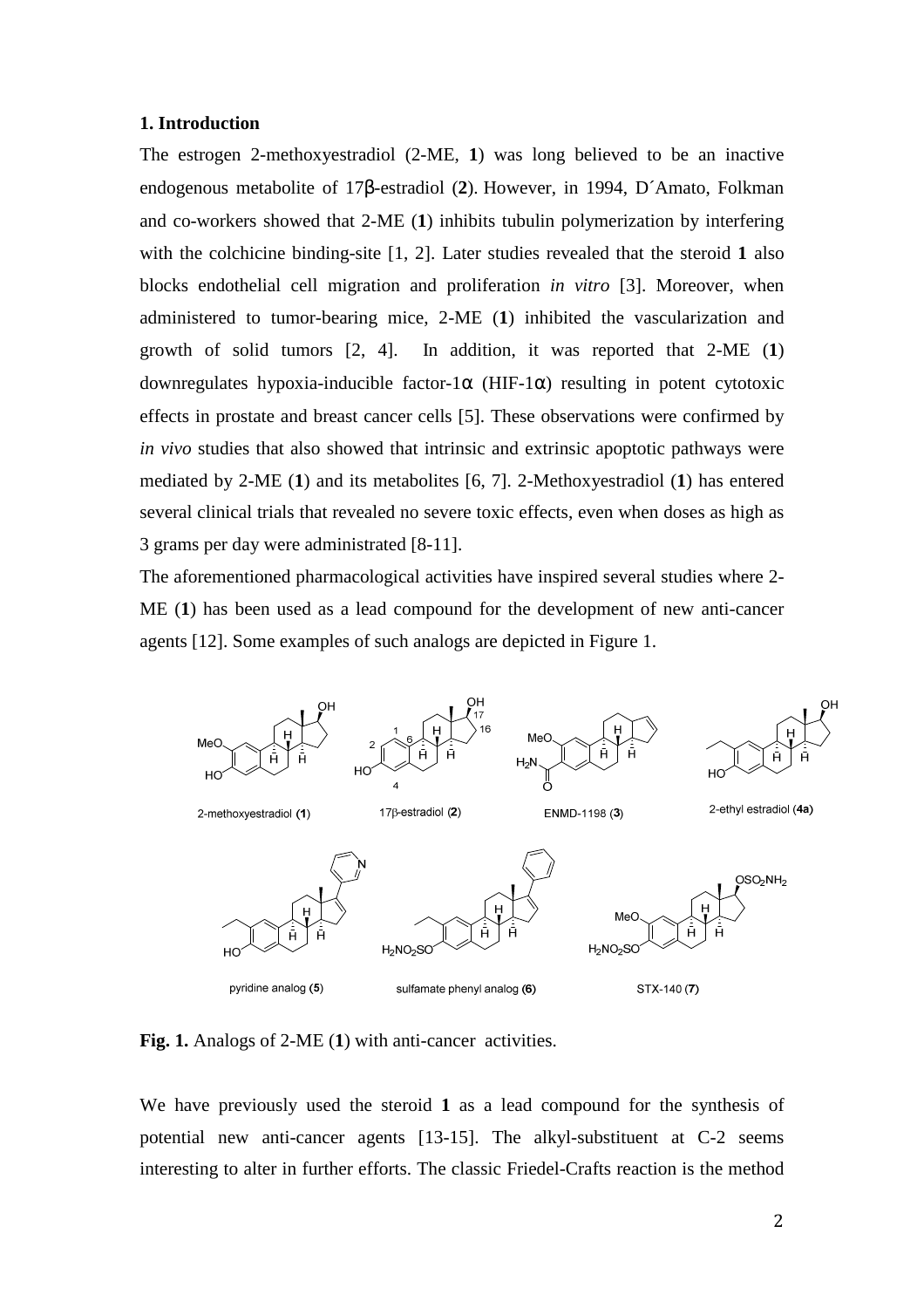of choice for the introduction of secondary or tertiary alkyl groups in aromatic compounds, including phenols, such as 17β-estradiol [16, 17]. Although this method has been improved over the years the alkylation of primary alkyl groups is still a huge challenge [17]. Most often this approach yields a mixture of rearrangement and polyalkylation products. Moreover, often harsh acidic or basic reaction conditions are required rendering the usefulness of the direct mono-alkylation of aromatics limited [18, 19]. The introduction of primary alkyl groups is therefore instead performed using multistep protocols [20-30]. These aforementioned drawbacks, as well as the challenge of achieving high regioselectivity, also apply to the synthesis of monoalkylated estrogenic steroids, such as 2-ethyl estradiol (**4a**). Towards tackling the challenge of developing a regioselective and easy synthesis of 2-ethyl estradiol, we reported the application of a highly regioselective *ortho*-formylation protocol [31-33] of estradiols and estrogens [34]. These studies also resulted in a multi-step synthesis of 2-ethyl estradiol (**4a**) [15] that required chromatographic separation of the 2 substituted salicylaldehyde **8** from its 4-substituted regioisomer **9** (Scheme 1).



**Scheme 1.** Regioselective *ortho*-formylation of 17β-estradiol (**2**) yielding the two regioisomeric salicylaldehydes **8** and **9**. Compound **8** was converted into 2-ethyl estradiol (**4a**).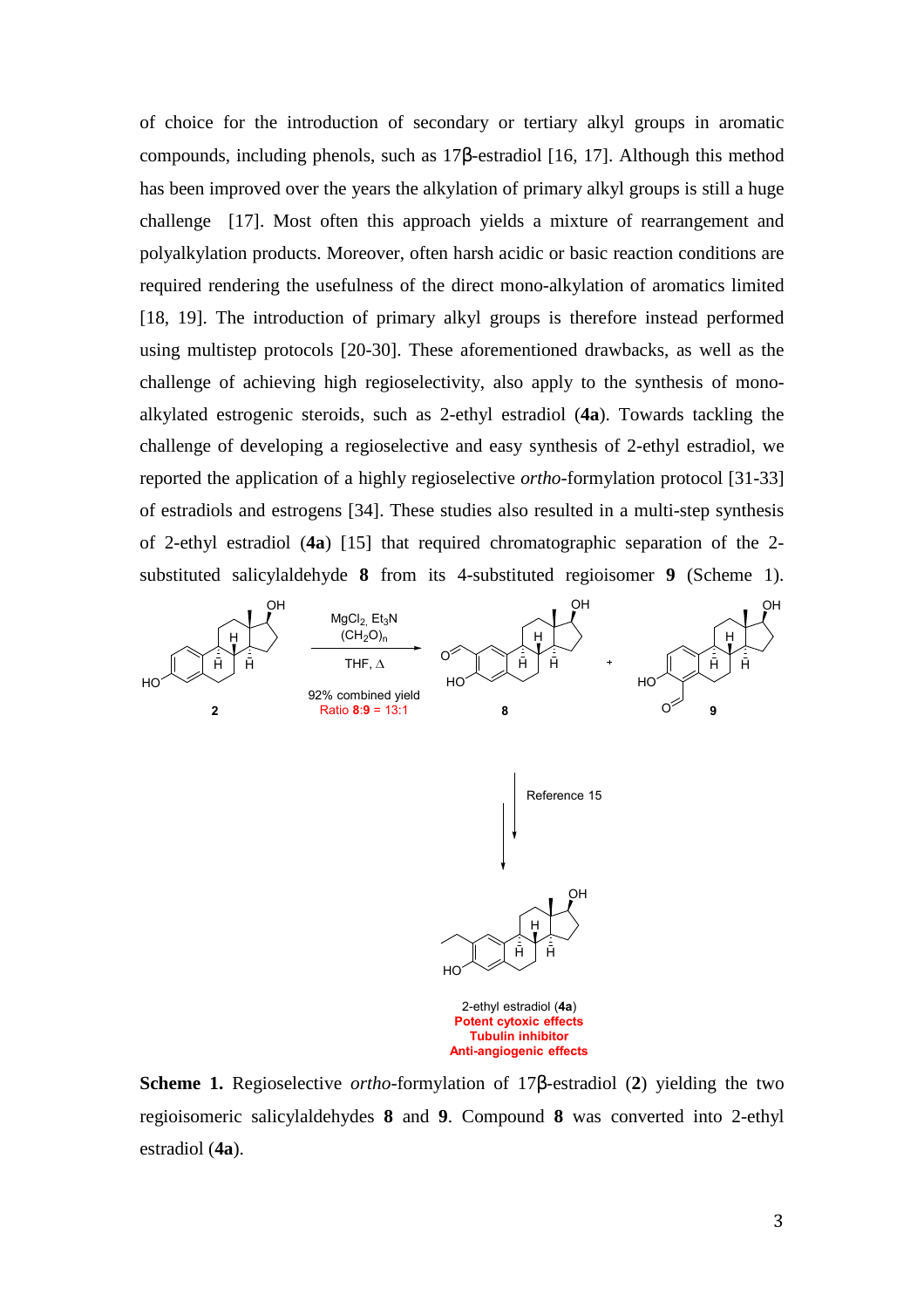Since 2-substituted alkylated analogs of 2-methoxyestradiol (**1**), such as **5** and **6** (Figure 1) displayed interesting inhibition of polymerization of tubulin along with cytotoxic and anti-angiogenic effects [13-15], we became interested in conducting additional structural-activity relationship studies using **1** as the lead compound. Recently Parnes and Pappo reported a convenient and highly regioselective multicomponent reductive alkylation reaction of aromatic compounds [35]. The formation of the alkylation product was mediated by an in situ formed thionium ion from an aldehyde and ethanethiol under mild catalytic acidic conditions. The resulting 1- (alkylthio)alkylarenes were reduced by triethyl silane to the mono-alkylated product in good to excellent yields. In their successful method development efforts, Parnes and Pappo reported two examples using **2** in the aforementioned protocol, affording the 2-*iso*-butyl and 2-benzyl substituted products in 67% and 85% isolated yield, respectively. These results spurred our interest in the synthesis and cytotoxic evaluations of analogs of 2-methoxyestradiol (**1**), applying this Pummerer-type reaction. These studies are communicated herein.

### **2. Experimental**

#### *2.1. General*

Under an inert atmosphere, 17β-estradiol (**1**) (0.27 g, 1.0 mmol), aldehyde (3.0 mmol), copper (II) trifluoromethanesulfonate (9.0 mg, 2.5 mol%), and 2,2,2-trifluoroethanol (3.0 mL) were combined in a round-bottom flask. Ethanethiol (0.44 mL, 6.0 mmol) was added and the reaction mixture was stirred 16 hours at 50 °C. Triethylsilane (0.48 mL, 3.0 mmol) was then added and the mixture was allowed to stir for an additional 4 hours at 50 °C. Analysis by TLC (ethyl acetate:heptane, 30:70) indicated a complete reaction. Removal of volatiles was performed *in vacuo* where the exhaust was passed through a solution over basic potassium permanganate solution to quench excess ethanethiol. The residue was purified by flash chromatography (ethyl acetate:heptane, 30:70) to afford the products (**4a-4k**).

# *2.2 (8R,9S,13S,14S,17S)-2-Ethyl-13-methyl-7,8,9,11,12,13,14,15,16,17-decahydro-6H-cyclopenta[a]phenanthrene-3,17-diol (4a)* [15]

White solid, 80% yield (0.241 g).  $[\alpha]_D^{20} = 82.8$  (c = 0.29, MeOH). <sup>1</sup>H NMR (400 MHz, CDCl3) δ 7.06 (s, 1H), 6.50 (s, 1H), 3.78 – 3.70 (t, *J* = 8.4 Hz, 1H), 2.87 – 2.72 (m,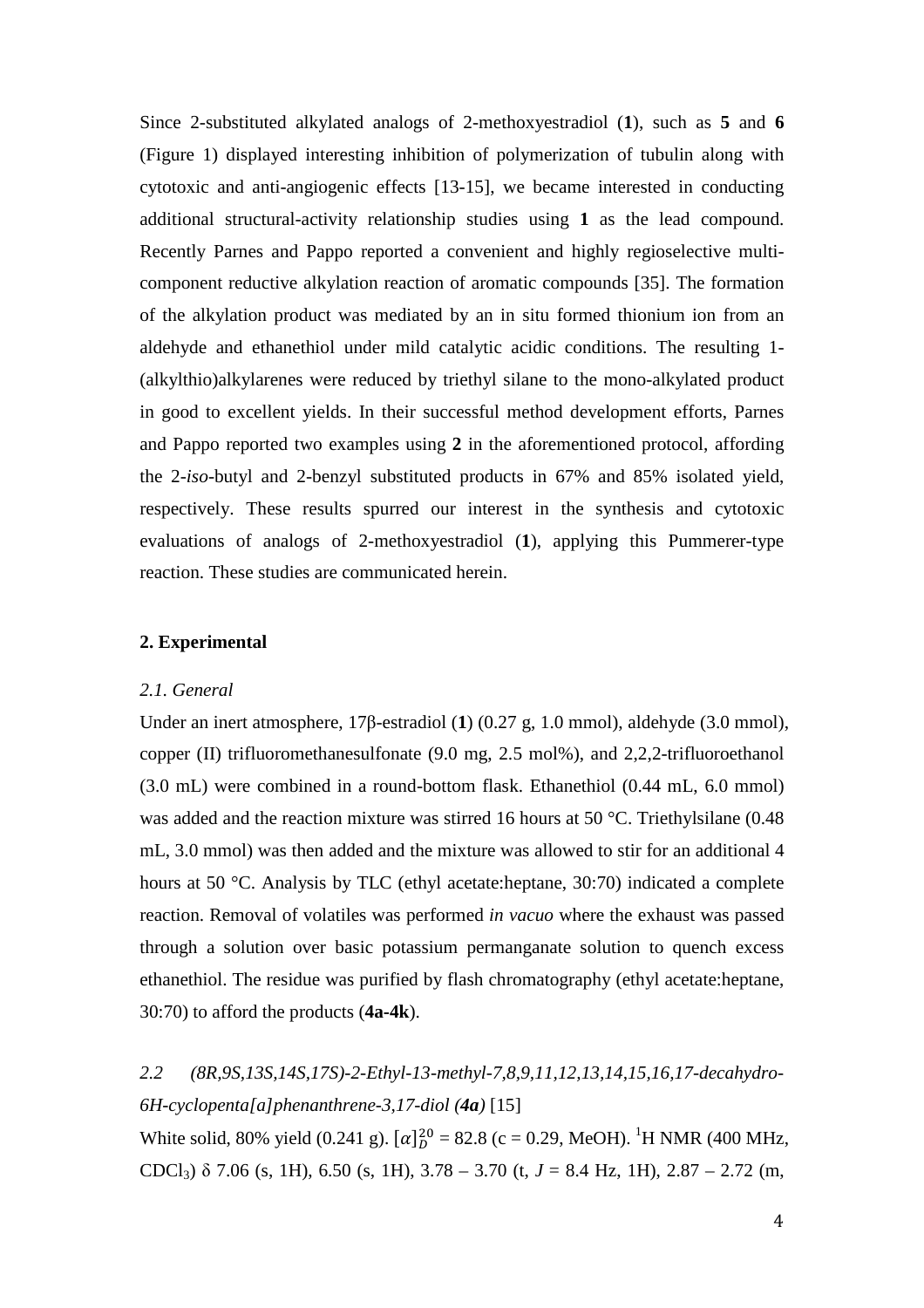2H), 2.60 (q, *J* = 7.6 Hz, 2H), 2.34 (m, 1H), 2.22 – 2.07 (m, 2H), 1.96 (m, 1H), 1.90 – 1.82 (m, 1H), 1.75 – 1.65 (m, 1H), 1.57 – 1.12 (m, 11H), 0.79 (s, 3H). <sup>13</sup>C NMR (101 MHz, CDCl<sub>3</sub>) δ 151.0, 135.2, 132.3, 127.0, 126.2, 115.0, 81.8, 49.8, 43.8, 43.1, 38.7, 36.6, 30.4, 29.0, 27.1, 26.2, 23.0, 22.9, 14.2, 10.9. HRMS (EI): Exact mass calculated for  $C_{20}H_{28}O_2$  [M]<sup>+</sup>: 300.2089, found 300.2083.

*2.3 (8R,9S,13S,14S,17S)-2-Butyl-13-methyl-7,8,9,11,12,13,14,15,16,17-decahydro-6H-cyclopenta[a]phenanthrene-3,17-diol (4b)*[36, 37]

White solid, 73% yield (0.241 g).  $[\alpha]_D^{20} = 81.8$  (c = 0.63, MeOH). <sup>1</sup>H NMR (400 MHz, CDCl3) δ 7.03 (s, 1H), 6.50 (s, 1H), 4.57 (bs, 1H, OH), 3.73 (t, *J* = 8.2Hz, 1H), 2.56 (t, *J* = 8.0 Hz, 2H), 2.38-2.29 (m, 1H), 2.22-2.08 (m, 2H), 1.99-1.92 (m, 1H), 1.90- 1.81 (m, 1H), 1.75-1.65 (m, 1H), 1.63-1.14 (m, 13H), 0.94 (t, *J* = 7.3 Hz, 3H) ,0.79 (s, 3H) .<sup>13</sup>C NMR (101 MHz, CDCl3) δ 151.4, 135.6, 132.6, 127.26, 126.0, 115.3, 82.1, 50.2, 44.1, 43.4, 39.0, 36.9, 32.5, 30.7, 29.9, 29.4, 27.4, 26.6, 23.3, 22.9, 14.2, 11.2. HRMS (EI): Exact mass calculated for  $C_{22}H_{32}O_2 [M]$ <sup>+</sup>: 328.2402, found 328.2404.

*2.4 (8R,9S,13S,14S,17S)-13-Methyl-2-pentyl-7,8,9,11,12,13,14,15,16,17-decahydro-6H-cyclopenta[a]phenanthrene-3,17-diol (4c)*[36]

White solid, 69% yield (0.236 g).  $[\alpha]_D^{20} = 79.0$  (c = 0.62, MeOH). <sup>1</sup>H NMR (400 MHz, CDCl<sub>3</sub>)  $\delta$  7.03 (s, 1H), 6.49 (s, 1H), 3.82 – 3.63 (m, 1H), 2.87 – 2.69 (m, 2H), 2.63 – 2.47 (m, 2H), 2.41 – 2.29 (m, 1H), 2.23 – 2.04 (m, 2H), 1.99 – 1.91 (m, 1H), 1.91 – 1.82 (m, 1H), 1.76 – 1.65 (m, 1H), 1.57 (s, 3H), 1.53 – 1.43 (m, 2H), 1.40 – 1.24 (m, 8H), 1.22 – 1.13 (m, 1H), 0.89 (d, J = 7.3 Hz, 3H), 0.78 (s, 3H). <sup>13</sup>C NMR (101 MHz, CDCl3) δ 151.4, 135.6, 132.6, 127.3, 126.0, 115.4, 82.1, 50.2, 44.2, 43.4, 39.1, 36.9, 32.0, 30.8, 30.1, 30.1, 29.4, 27.4, 26.6, 23.3, 22.7, 14.2, 11.2. HRMS (EI): Exact mass calculated for  $C_{23}H_{34}O_2$  [M]<sup>+</sup>: 342.2559, found 342.2555.

*2.5 (8R,9S,13S,14S,17S)-2-Hexyl-13-methyl-7,8,9,11,12,13,14,15,16,17-decahydro-6H-cyclopenta[a]phenanthrene-3,17-diol (4d)*[37]

White solid in 64% yield (0.228 g).  $[\alpha]_D^{20} = 69.8$  (c = 0.86, MeOH). <sup>1</sup>H NMR (400 MHz, CDCl3) δ 7.03 (s, 1H), 6.49 (s, 1H), 3.91 – 3.59 (m, 1H), 2.88 – 2.69 (m, 2H), 2.64 – 2.50 (m, 2H), 2.36 – 2.25 (m, 1H), 2.24 – 2.06 (m, 2H), 2.01 – 1.92 (m, 1H), 1.90 – 1.81 (m, 1H), 1.76 – 1.65 (m, 1H), 1.63 – 1.25 (m, 15H), 1.24 – 1.13 (m, 1H),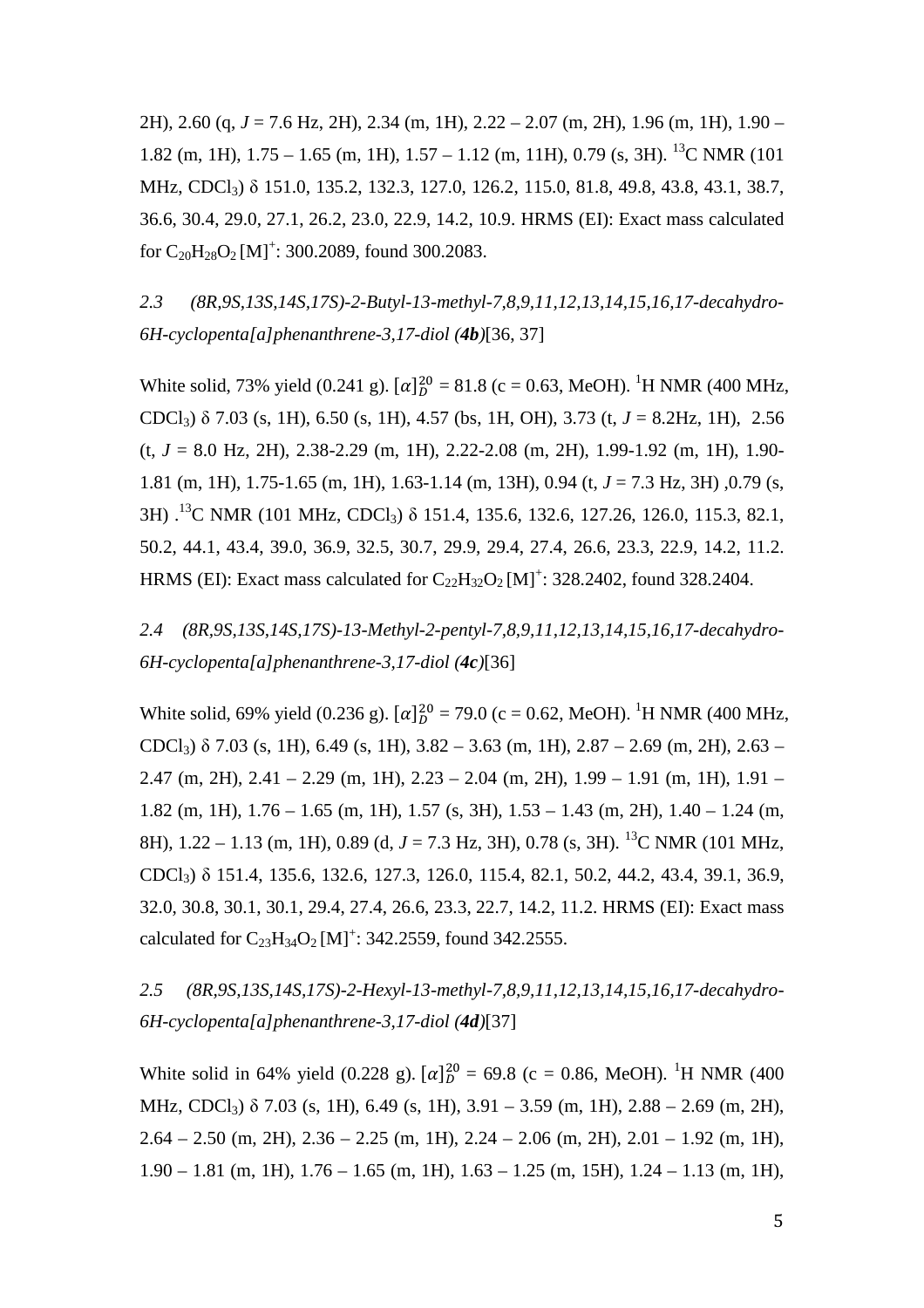0.89 (m, 3H), 0.78 (s, 3H). <sup>13</sup>C NMR (101 MHz, CDCl3) δ 151.4, 135.6, 132.6, 127.2, 126.0, 115.4, 82.1, 50.2, 44.1, 43.4, 39.1, 36.9, 31.9, 30.8, 30.3, 30.2, 29.5, 29.4, 27.4, 26.6, 23.3, 22.8, 14.3, 11.2. HRMS (EI): Exact mass calculated for  $C_{24}H_{36}O_2$  [M]<sup>+</sup>: 356.2715, found 356.2714.

*2.6 (8R,9S,13S,14S,17S)-2-Isobutyl-13-methyl-7,8,9,11,12,13,14,15,16,17-decahydro-6H-cyclopenta[a]phenanthrene-3,17-diol (4e)*[35]

White solid, 69% yield (0.229 g).  $[\alpha]_D^{20} = 75.2$  (c = 0.32, CHCl<sub>3</sub>), (lit. [24]  $[\alpha]_D^{22.8} =$ 70.8 (CHCl3). <sup>1</sup>H NMR (400 MHz, CDCl3) δ 6.98 (s, 1H), 6.50 (s, 1H), 3.74 (m, 1H),  $2.90 - 2.70$  (m, 2H),  $2.48 - 2.38$  (d, 2H),  $2.32$  (m, 1H),  $2.14$  (m, 2H),  $1.99 - 1.82$  (m, 3H),  $1.75 - 1.65$  (m, 1H),  $1.55 - 1.13$  (m, 8H), 0.94 (d, 6H), 0.78 (s, 3H). <sup>13</sup>C NMR (101 MHz, CDCl3) δ 151.6, 135.6, 132.4, 128.3, 124.8, 115.3, 82.1, 50.2, 44.1, 43.41, 39.4, 39.1, 36.9, 30.8, 29.4, 29.26, 27.4, 26.6, 23.3, 22.8, 22.7, 11.2. HRMS (EI): Exact mass calculated for  $C_{22}H_{32}O_2 [M]$ <sup>+</sup>: 328.2402, found 328.2408.

*2.7 (8R,9S,13S,14S,17S)-13-Methyl-2-neopentyl-7,8,9,11,12,13,14,15,16,17 decahydro-6H-cyclopenta[a]phenanthrene-3,17-diol (4f)* 

White solid, 34% yield (0.120 g).  $[\alpha]_D^{20} = 85.9$  (c = 0.40, CHCl<sub>3</sub>). <sup>1</sup>H NMR (400 MHz, CDCl3) δ 6.96 (s, 1H), 6.51 (s, 1H), 3.74 (t, *J* = 8.4 Hz, 1H), 2.86 – 2.76 (m, 2H), 2.47 (s, 2H), 2.30 (m, 1H), 2.14 (m, 2H), 1.95 (m, 1H), 1.86 (m, 1H), 1.70 (m, 1H), 1.54 – 1.15 (m, 8H), 0.95 (s, 9H), 0.79 (s, 3H). <sup>13</sup>C NMR (101 MHz, CDCl<sub>3</sub>)  $\delta$  152.0, 135.9, 132.0, 129.9, 122.9, 115.5, 82.1, 50.2, 44.1, 43.4, 43.2, 39.1, 36.9, 32.8, 30.8, 29.7, 29.3, 27.4, 26.6, 23.3, 11.3. HRMS (EI): Exact mass calculated for  $C_{23}H_{34}O_2$  [M]<sup>+</sup>: 342.2559, found 342.2553.

*2.8 (8R,9S,13S,14S,17S)-2-Benzyl-13-methyl-7,8,9,11,12,13,14,15,16,17-decahydro-6H-cyclopenta[a]phenanthrene-3,17-diol (4g)*[35]

White solid, 89% yield (0.330 g).  $[\alpha]_D^{20} = 60.5$  (c = 0.94, CHCl<sub>3</sub>), (lit. [24]  $[\alpha]_D^{22} =$ 54.5 (CHCl<sub>3</sub>). <sup>1</sup>H NMR (400 MHz, CDCl<sub>3</sub>)  $\delta$  7.33 – 7.16 (m, 5H), 7.05 (s, 1H), 6.52 (s, 1H), 4.02 – 3.90 (m, 2H), 3.73 (t, *J* = 8.7 Hz, 1H), 2.88 – 2.71 (m, 2H), 2.30 – 2.04  $(m, 3H)$ , 1.96 – 1.82  $(m, 2H)$ , 1.70  $(m, 1H)$ , 1.53 – 1.14  $(m, 8H)$ , 0.78  $(s, 3H)$ . <sup>13</sup>C NMR (101 MHz, CDCl<sub>3</sub>) δ 151.7, 140.4, 136.5, 132.8, 128.7, 128.7, 128.1, 126.4,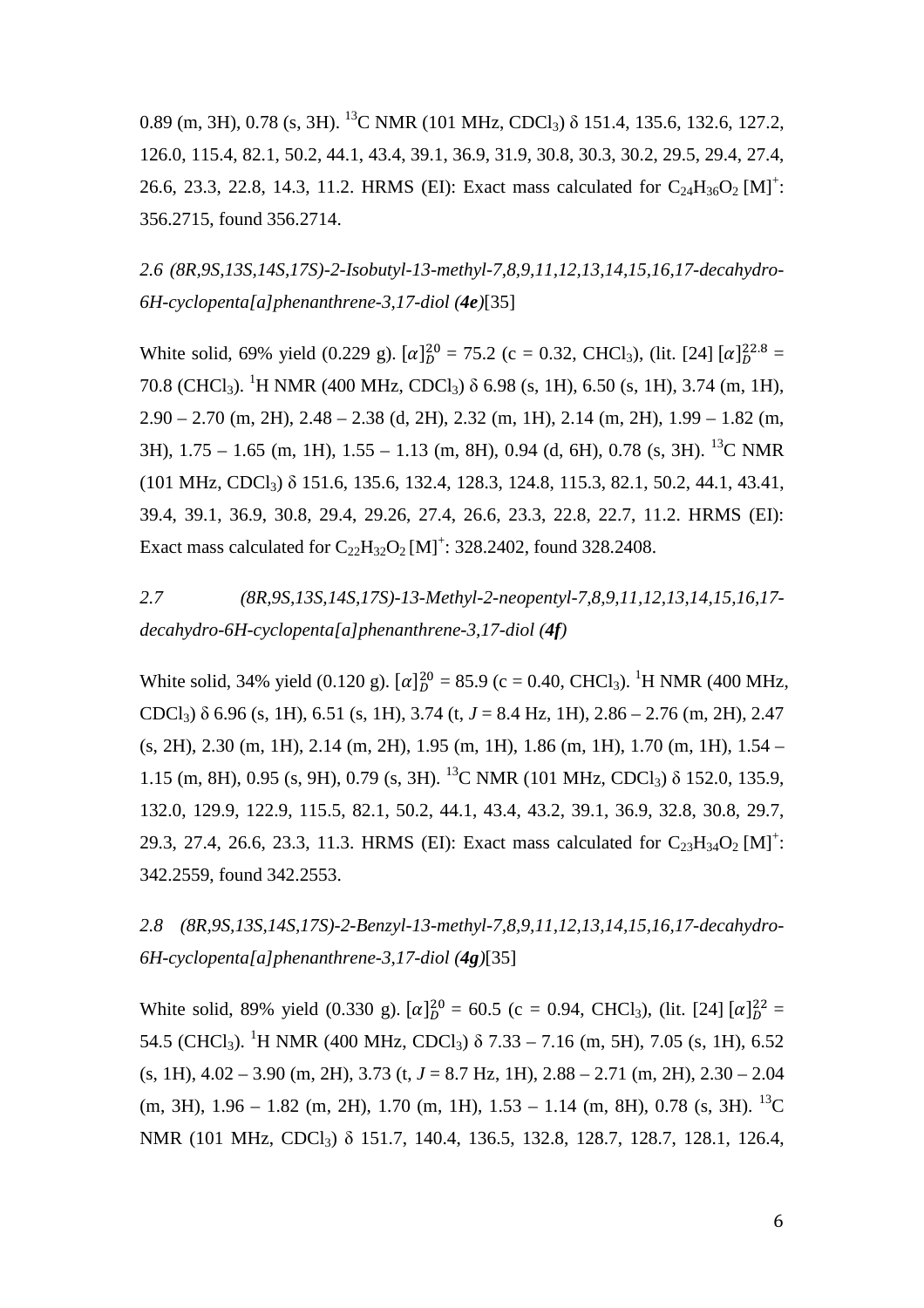124.3, 115.9, 82.1, 50.2, 44.1, 43.4, 39.0, 36.8, 36.6, 30.7, 29.4, 27.4, 26.5, 23.3, 11.2. HRMS (EI): Exact mass calculated for  $C_{25}H_{30}O_2 [M]^{+}$ : 362.2246, found 362.2260.

*2.9 (8R,9S,13S,14S,17S)-2-(4-fluorobenzyl)-13-Methyl-7,8,9,11,12,13,14,15,16,17 decahydro-6H-cyclopenta[a]phenanthrene-3,17-diol (4h)* 

Pale yellow solid, 70% yield (0.266 g).  $[\alpha]_D^{20} = 342.7$  (c = 0.33, MeOH). <sup>1</sup>H NMR (400 MHz, CDCl<sub>3</sub>)  $\delta$  7.22 – 7.16 (m, 2H), 7.02 (s, 1H), 6.99 – 6.92 (m, 2H), 6.51 (s, 1H), 3.97 – 3.85 (m, 2H), 3.76 – 3.69 (m, 1H), 2.87 – 2.73 (m, 2H), 2.29 – 2.04 (m, 3H),  $1.96 - 1.82$  (m, 2H),  $1.76 - 1.66$  (m, 1H),  $1.74 - 1.13$  (m, 8H), 0.78 (s, 3H). <sup>13</sup>C NMR (101 MHz, CDCl<sub>3</sub>) δ 161.6 (d,  $J_{CF} = 245$  Hz), 151.5, 136.6, 136.3 (d,  $J_{CF} =$ 3Hz), 132.9, 130.1 (d, *J*<sub>CF</sub> = 8Hz), 128.0, 124.3, 115.8, 115.4 (d, *J*<sub>CF</sub> = 21 Hz), 81.1, 50.2, 44.1, 43.4, 39.0 36.8, 35.6, 30.7, 29.4, 27.4, 26.5, 23.3, 11.2. HRMS (EI): Exact mass calculated for  $C_{25}H_{29}FO_{2}[M]^{+}$ : 380.2152, found 380.2157.

*2.10 (8R,9S,13S,14S,17S)-2-(4-chlorobenzyl)-13-Methyl-7,8,9,11,12,13,14,15,16,17 decahydro-6H-cyclopenta[a]phenanthrene-3,17-diol (4i)*

Pale yellow solid, 89% yield (0.353 g).  $[\alpha]_D^{20} = 82.6$  (c = 0.84, MeOH). <sup>1</sup>H NMR (400 MHz, CDCl3) δ 7.24 (d, *J* = 8.4 Hz, 2H), 7.16 (d, *J* = 8.5 Hz, 2H), 7.02 (s, 1H), 6.50  $(s, 1H), 3.99 - 3.83$  (m, 2H),  $3.78 - 3.65$  (m, 1H),  $2.91 - 2.65$  (m, 2H),  $2.33 - 2.21$  (m, 1H), 2.21 – 2.06 (m, 2H), 1.99 – 1.81 (m, 2H), 1.75 – 1.08 (m, 9H), 0.93 – 0.85 (m, 1H), 0.78 (s, 3H). <sup>13</sup>C NMR (101 MHz, CDCl<sub>3</sub>) δ 151.3, 139.1, 136.5, 132.9, 131.8, 130.0, 128.6, 127.9, 123.9, 115.7, 81.9, 50.0, 43.9, 43.3, 38.9, 36.7, 35.6, 30.6, 29.2, 27.2, 26.4, 23.1, 11.1. HRMS (EI): Exact mass calculated for  $C_{25}H_{29}ClO_2$  [M]<sup>+</sup>: 398.1856, found 398.1861.

*2.11 (8R,9S,13S,14S,17S)-2-(4-bromobenzyl)-13-Methyl-7,8,9,11,12,13,14,15,16,17 decahydro-6H-cyclopenta[a]phenanthrene-3,17-diol (4j)*

Pale yellow solid, 84% yield (0.371 g).  $[\alpha]_D^{20} = 74.3$  (c = 1.2, MeOH). <sup>1</sup>H NMR (400 MHz, CDCl3) δ 7.38 (d, *J* = 8.4 Hz, 2H), 7.10 (d, *J* = 8.4 Hz, 2H), 7.01 (s, 1H), 6.49  $(s, 1H)$ ,  $3.96 - 3.82$  (m,  $2H$ ),  $3.80 - 3.68$  (m,  $1H$ ),  $2.90 - 2.70$  (m,  $2H$ ),  $2.31 - 2.20$  (m, 1H), 2.21 – 2.05 (m, 2H), 1.97 – 1.81 (m, 2H), 1.76 – 1.62 (m, 1H), 1.54 – 1.11 (m, 8H), 0.89 (t, *J* = 6.6 Hz, 1H), 0.78 (s, 3H). <sup>13</sup>C NMR (101 MHz, CDCl<sub>3</sub>) δ 151.3, 139.7, 136.5, 132.9, 131.5, 130.4, 127.9, 123.8, 119.8, 115.7, 81.9, 50.0, 43.9, 43.3,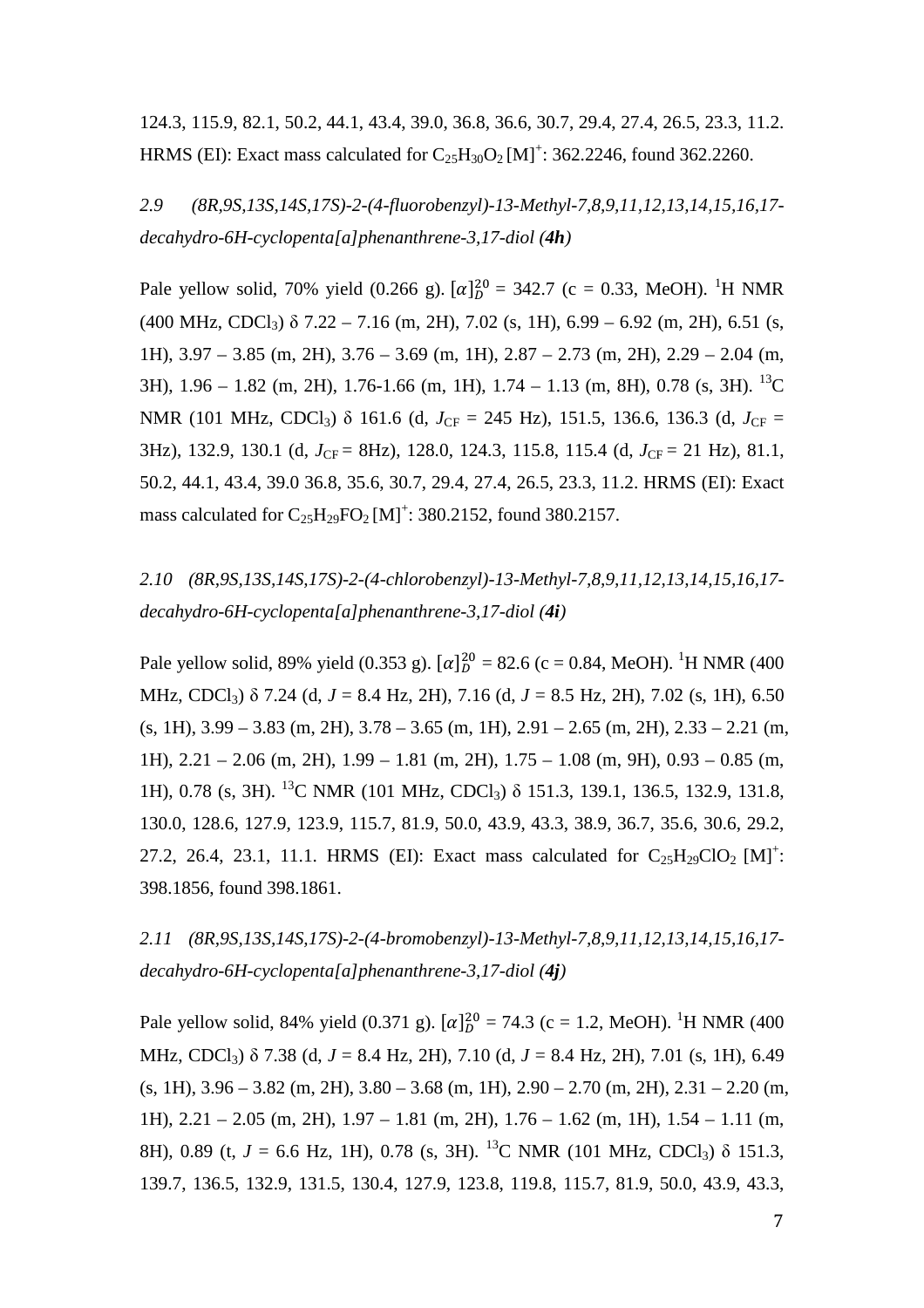38.9, 36.7, 35.7, 30.6, 29.3, 27.2, 26.4, 23.1, 11.1. HRMS (EI): Exact mass calculated for  $C_{25}H_{29}BrO_2 [M]^+$ : 440.1351, found 440.1348.

# *2.12 (8R,9S,13S,14S,17S)-2-(4-methoxybenzyl)-13-Methyl-7,8,9,11,12,13,14,15,16,17-decahydro-6H-cyclopenta[a]phenanthrene-3,17-diol (4k)*

White solid, 60% yield (0.237 g).  $[\alpha]_D^{20} = 76.8$  (c = 0.573, MeOH). <sup>1</sup>H NMR (400 MHz, CDCl3) δ 7.18 – 7.12 (d, *J* = 8.70 Hz, 2H), 7.04 (s, 1H), 6.86 – 6.80 (d, *J* = 8.70 Hz, 2H), 6.52 (s, 1H), 3.95 – 3.83 (m, 2H), 3.78 (s, 3H), 3.73 (t, *J* = 8.6 Hz, 1H), 2.83  $- 2.75$  (m, 2H), 2.27 (m, 1H), 2.21 – 2.04 (m, 2H), 1.90 (m, 2H), 1.77-1.67 (m, 1H),  $1.75 - 1.13$  (m, 8H), 0.78 (s, 3H). <sup>13</sup>C NMR (101 MHz, CDCl<sub>3</sub>)  $\delta$  158.2, 151.7, 136.5, 132.8, 132.3, 129.7, 128.0, 124.6, 115.9, 114.2, 82.1, 55.4, 50.2, 44.1, 43.4, 39.0, 36.9, 35.8, 30.8, 29.4, 27.4, 26.5, 23.3, 11.2. HRMS (EI): Exact mass calculated for  $C_{26}H_{32}O_3$  [M]<sup>+</sup>: 392.2351, found 392.2328.

## *2.13 Cancer Cell Growth Inhibition*

Human cervical carcinoma (HeLa) cells were seeded in 96-well plates at 15,000 cells/well in the presence of 5-fold dilutions of the compounds. After 3 days of incubation, the cells were trypsinized and counted by means of a Coulter counter (Analis, Belgium). Human dermal microvascular endothelial (HMEC-1) cells were seeded on gelatin-coated 48-well plates at 20,000 cells/well. After overnight incubation, 5-fold dilutions of the compounds were added. Three days later, the cells were trypsinized and counted. Human T-cell leukemia (CEM) cells were seeded in 96-well plates at 60,000 cells/well in the presence of the compounds, allowed to proliferate for 4 days and then counted. The 50% inhibitory concentration  $(IC_{50})$  was defined as the compound concentration required to reduce cell proliferation by 50% [38].

## **3. Results**

#### *3.1 Chemistry*

The synthesis of the analogs started with the preparation of the steroid **4a** as outlined in Scheme 2. Commercially available 17β-estradiol (**2**) was added together with acetaldehyde, copper(II) trifluoromethanesulfonate and ethanethiol and stirred in 2,2,2-trifluoroethanol at 50 °C overnight. Then triethylsilane was added, and the mixture was stirred at 50 °C for additional four hours. The desired 2-ethyl substituted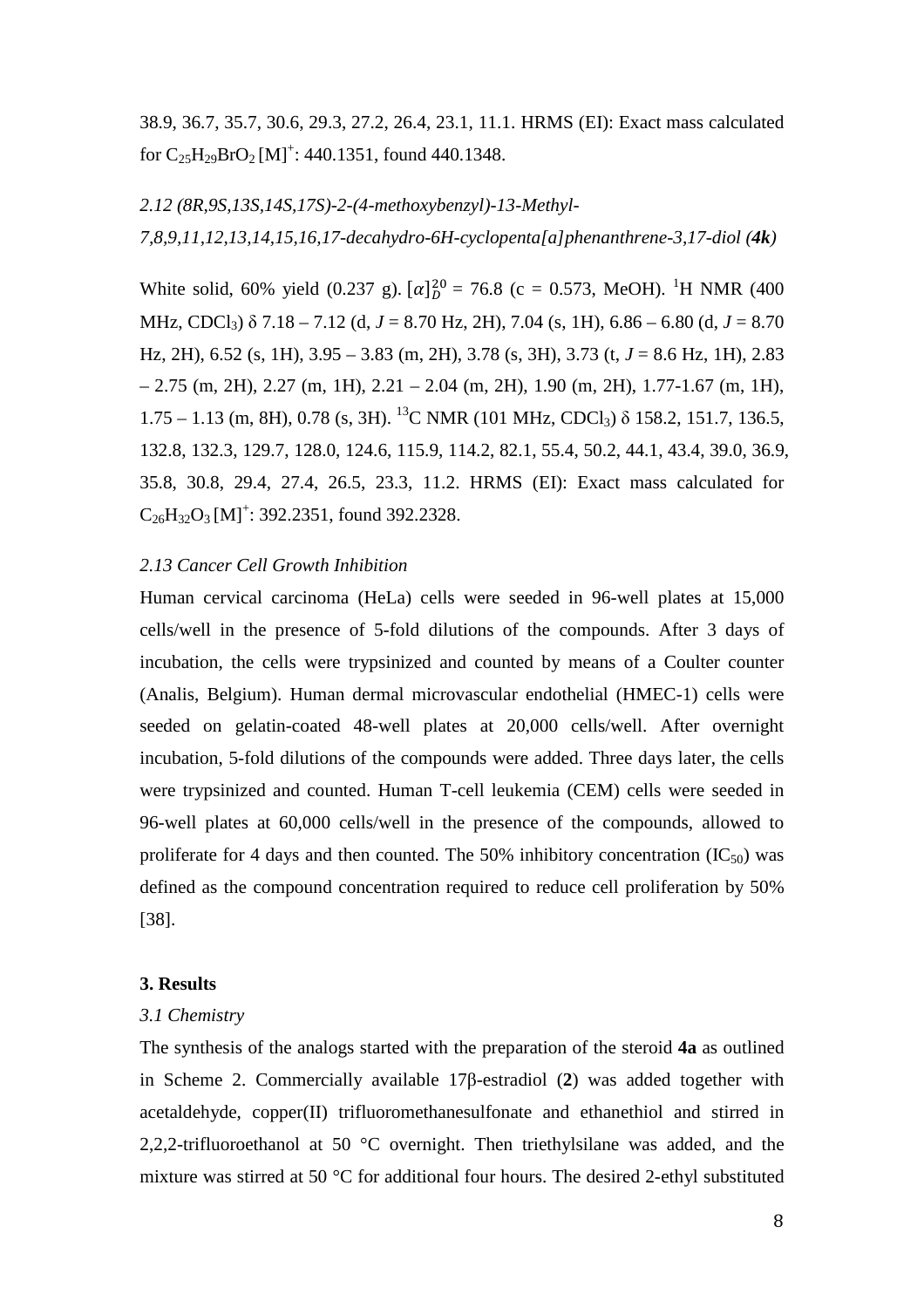estrogen **4a** was obtained in excellent 80% isolated yield after chromatographic purification. Gratifyingly, only one regioisomer of **4a** was detected by HPLC analysis of the crude reaction mixture and by comparison with NMR data from literature [34, 35]. In the <sup>1</sup>H NMR spectrum of **4a** two singlet signals were observed at 7.06 ppm and 6.50 ppm as expected for a 2-substituted estradiol [34, 35]. The singlet at 7.06 ppm in the  ${}^{1}H$  NMR spectrum is observed for H1 (Fig, 1), as determined by interpretation of the cross peaks detected for this singlet in the HSQC and HMBC NMR spectra (see Supporting information). For a 4-substituted estradiol one would expect the presence of two doublets with equal *ortho*-coupling constant integrating for one hydrogen each in the aromatic region, as reported earlier [34, 39]. The  $^{13}$ C NMRand the 2D NMR-spectra (COSY45, HSQC and HMBC) also supported the formation of 2-ethyl estradiol (see Supporting information). In particular the HMBC-spectrum provided additional support for the formation of 2-ethyl estradiol (**4a**) as the singlet at 7.06 ppm in the  ${}^{1}H$  NMR spectrum showed correlation with signals at 22.9 ppm and 14.2 ppm in the <sup>13</sup>C NMR spectrum arising from the CH<sub>2</sub>- and the CH<sub>3</sub>-group in the ethyl-substituent, respectively. For the other n-alkylated aldehydes subjected to the same conditions, good to high yields in the range of 64-73% were observed for the products **4b**-**4d**, Scheme 2. Sterically more demanding aldehydes were also tested, that returned the desired 2-alkylated estrogen in 69% and 34% isolated yields of **4e** and **4f**, respectively. For 2-neopentyl estradiol (**4f**) the yield was poor, most likely due to the steric hindrance of pivaldehyde. Disappointingly, 3-methylbut-2-enal did not return any of the 2-substituted product as only the starting material **2** was recovered. The introduction of a prenyl-group in either the 2- or the 4-position of **2** would be of interest towards a biomimetic synthesis of naturally occurring terpenoid-derived estradiols [40]. When benzaldehydes were used, high (70%) to excellent yields (89%) were observed, as observed for products **4g**-**4j**. The electron-releasing *para*-methoxy benzaldehyde resulted in a 60% isolated yield of **4k**. Of note, neither 2-thiophene carboxaldehyde nor 2-furane carboxaldehyde reacted in this reaction. In both cases 17β-estradiol (**2**) was recovered unreacted. The spectral data of all known as well as new products were in accord with their assigned structures. Our attempts when using estrone or its 17-ethylene acetal with acetaldehyde gave complex reaction mixtures in both cases.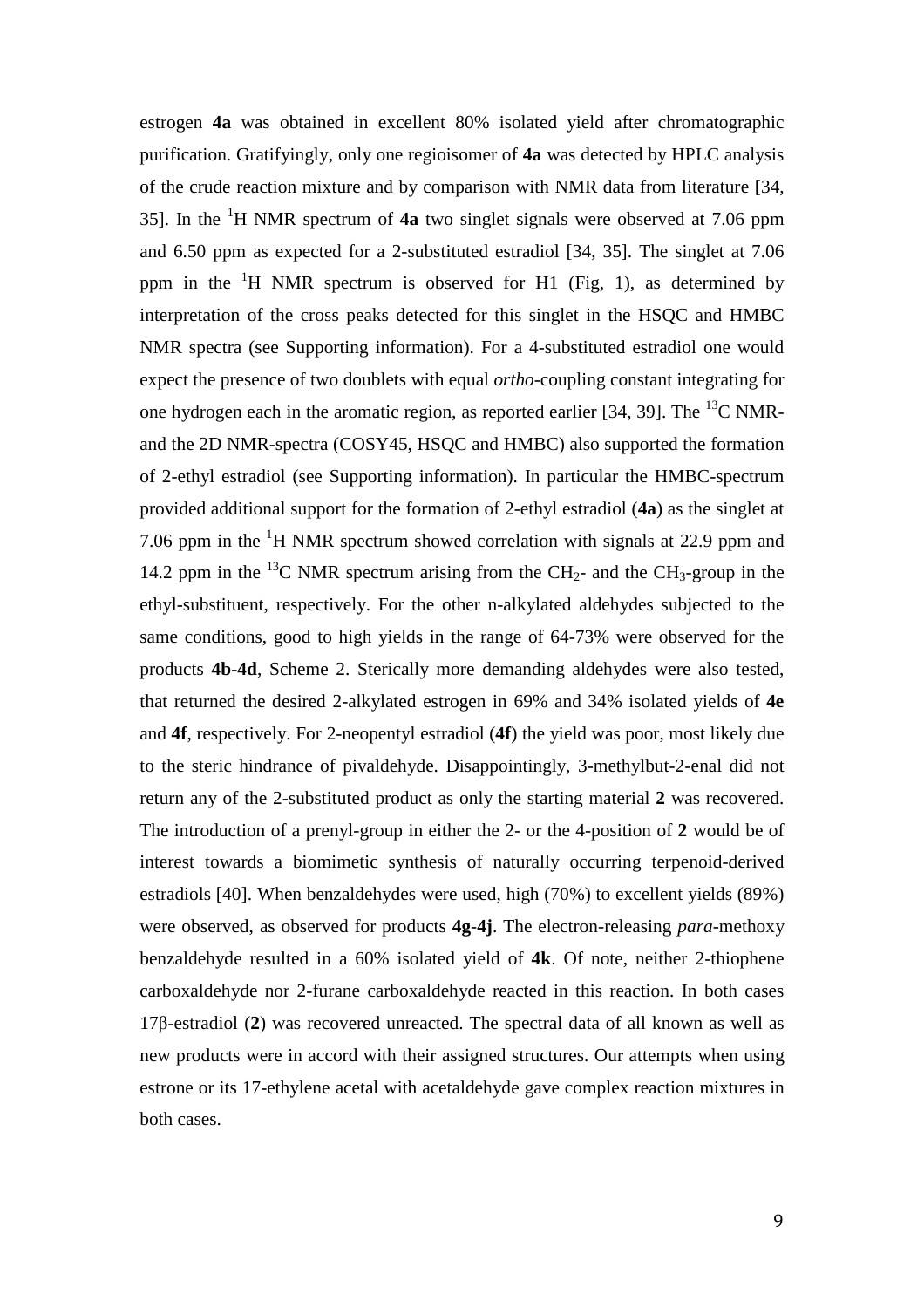

1. R-CHO, Cu(OTf)<sub>2</sub>, CF<sub>3</sub>CH<sub>2</sub>OH, CH<sub>3</sub>CH<sub>2</sub>SH, 50 °C, 16 h





4a:  $R = e^{\frac{1}{2}(80\%)}$ 4b:  $R = r$ -butyl (73%) 4c:  $R = n$ -pentyl (69%) 4d:  $R = n$ -hexyl (64%) 4e:  $R = iso$ -butyl (69%) 4f:  $R = n \neq$  (34%) 4 $a: R =$  benzyl (89%) 4h:  $R = p$ -fluorobenzyl (70%) 4i:  $R = p$ -chlorobenzyl (89%) 4j:  $R = p$ -bromobenzyl (84%) 4k:  $R = p$ -methoxybenzyl (60%)

**Scheme 2.** Regioselective alkylation of 17β-estradiol (**2**).

### *3.2 Biological evaluations*

The 2-alkylated analogs were submitted to human T-cell leukemia (CEM), human cervix carcinoma (HeLa) and human dermal microvascular endothelial cells (HMEC-1) for the evaluation of their anti-proliferative effects. The data are expressed as  $IC_{50}$ (50% inhibitory concentration), which is defined as the compound concentration that reduces cell proliferation by 50%, and are shown in Table 1. The reference compound 2-ME (**1**) inhibited the growth of all cell lines tested in the low micromolar range  $(IC_{50}$  between 0.4 and 1.6  $\mu$ M). The most potent compound was the 2-ethyl analog 4a with IC<sub>50</sub> values of  $5.6 \pm 0.8$  and  $9.5 \pm 0.9$  µM towards the CEM and HeLa cell lines, respectively. None of the compounds inhibited the growth of the endothelial cell line, which may point to a tumor-selective mechanism of action. However, since they were less potent than 2-ME (**1**), no further biological studies were conducted.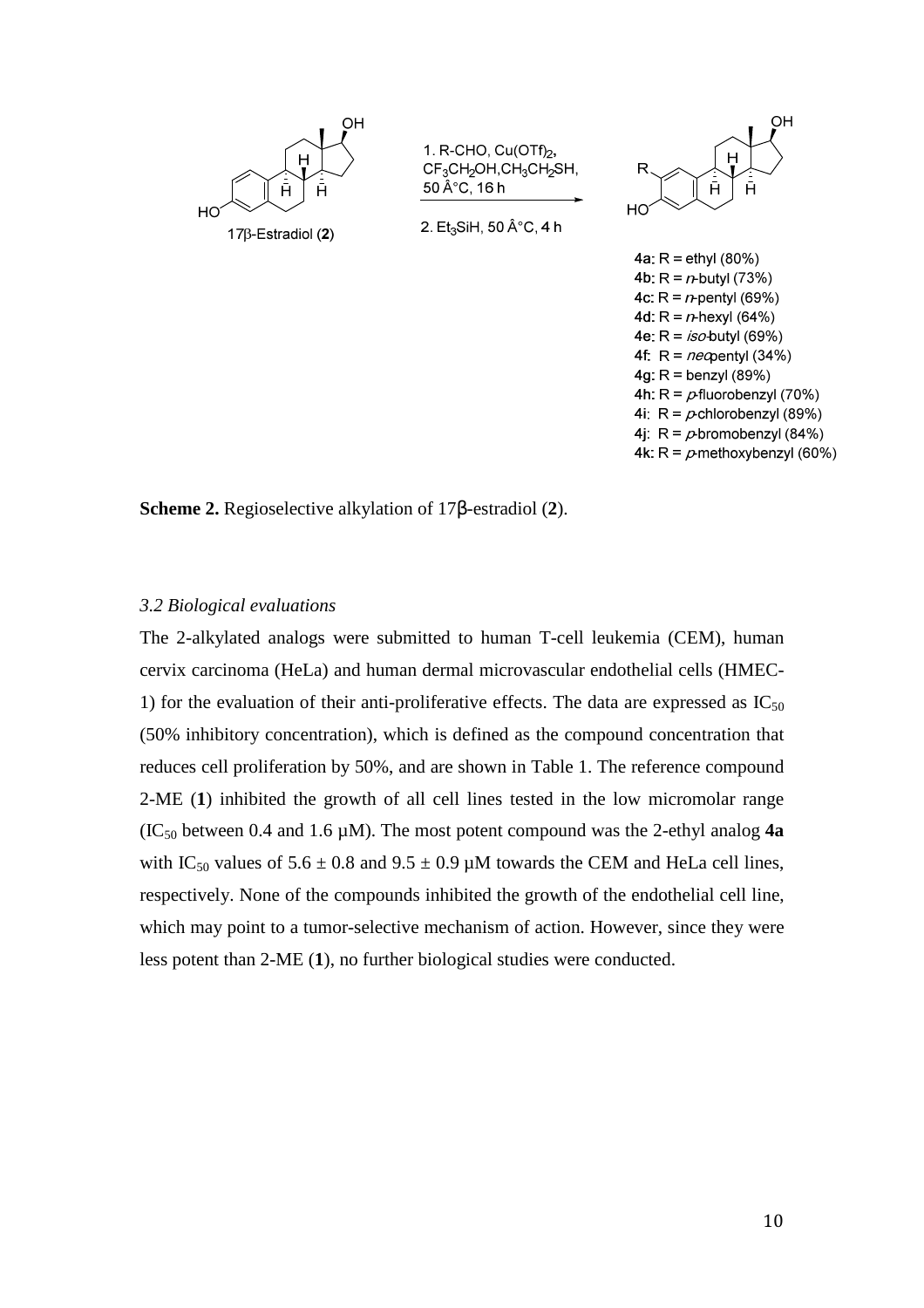| Compound  | <b>CEM</b>            | HeLa                  | HMEC-1                |
|-----------|-----------------------|-----------------------|-----------------------|
|           | $IC_{50} (\mu M)^{a}$ | $IC_{50} (\mu M)^{a}$ | $IC_{50} (\mu M)^{a}$ |
| $2-ME(1)$ | $1.6 \pm 0.9$         | $0.41 \pm 0.06$       | $1.3 \pm 0.5$         |
| 4a        | $5.6 \pm 0.8$         | $9.5 \pm 0.9$         | > 50                  |
| 4b        | $24 \pm 10$           | $29 \pm 0$            | > 50                  |
| 4c        | $25 \pm 8$            | $27 \pm 5$            | > 50                  |
| 4d        | $18 \pm 7$            | $21 \pm 4$            | > 50                  |
| 4e        | $25 \pm 8$            | $24 \pm 5$            | > 50                  |
| 4f        | $36 \pm 2$            | $43 \pm 7$            | > 50                  |
| 4g        | $15 \pm 0$            | $27 \pm 6$            | > 50                  |
| 4h        | $35 \pm 1$            | $33 \pm 11$           | > 50                  |
| 4i        | $31 \pm 1$            | $33 \pm 11$           | > 50                  |
| 4j        | $19 \pm 12$           | $31 \pm 14$           | > 50                  |
| 4k        | $15 \pm 3$            | $25 \pm 2$            | > 50                  |

**Table 1.** Anti-proliferative activity of 2-alkyl analogs **4a**-**4k** and 2-ME (**1**)

<sup>a</sup>Results of three experiments performed as duplicates

#### **4. Conclusions**

Structure-activity relationship (SAR) studies have shown that the endogenously formed metabolite of 17β-estradiol (**2**), namely 2-methoxyestradiol (**1**), is amendable for changes in the 2-position of the A-ring [41]. Several alkyl substituents in this position were easily introduced in **2** using a recently reported one-pot protocol [35]. The yields of the alkylated products were high to excellent, except for one example. This one-pot protocol is easy to conduct compared to the multi-step protocols previously reported [15, 36, 37, 42]. One-pot protocols offer many advantages, such as avoiding isolation, handling and chromatography of intermediates leading to timecost benefits. The 17-acetate of 17β-estradiol (**2**), estrone and its ethylene-acetal did not react in this protocol. The 2-ethyl analog of 17β-estradiol (**2**), which displayed selective and decent cytotoxic effects, should be useful as a lead compound for further structural-activity studies where alterations are to be performed at the C17-position. Such analogs are of interest towards the development of novel analogs of 2-ME (**1**) [43].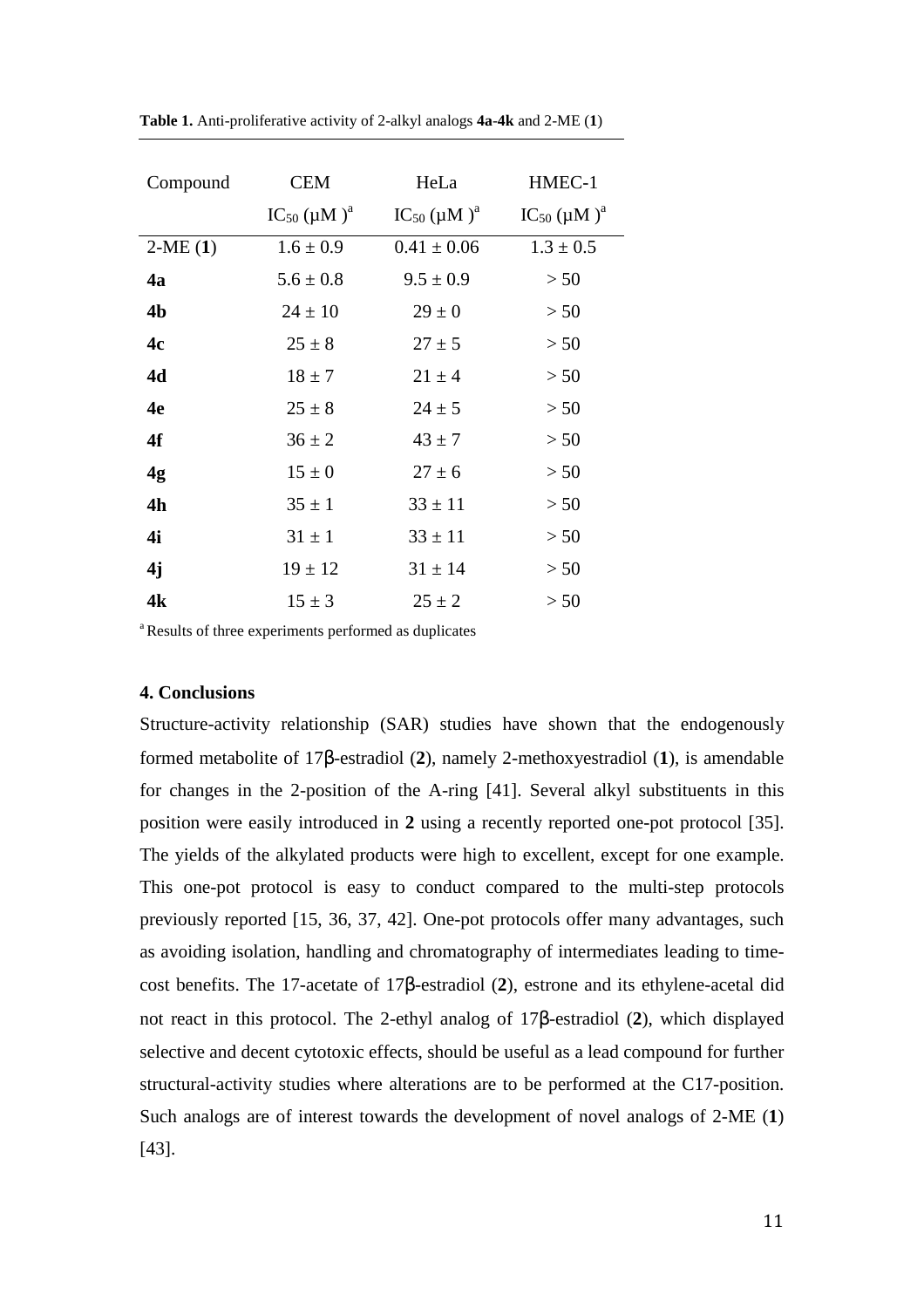## **Acknowledgements**

The School of Pharmacy, University of Oslo, and Faculty of Health Sciences, Nord University, are gratefully acknowledged for financial support. K. V. G. is thankful for an ERASMUS grant. The authors also express their sincere gratitude towards the European network "Challenging organic syntheses inspired by nature - from natural products chemistry to drug discovery" (COST Action CM 1407) for collaborations and fruitful scientific interactions. Lizette van Berckelaer is acknowledged for excellent technical assistance.

# **Appendix A. Supplementary Data**

Supplementary data associated with this article can be found, in the online version, at [to be inserted by Editorial office]

# **REFERENCES**

- [1] D'Amato RJ, Lin CM, Flynn E, Folkman J, Hamel E. 2-Methoxyestradiol, an endogenous mammalian metabolite, inhibits tubulin polymerization by interacting at the colchicine site. Proc Natl Acad Sci U S A, 1994; 91: 3964- 8.
- [2] Perez-Perez M-J, Priego E-M, Bueno O, Martins MS, Canela M-D, Liekens S. Blocking Blood Flow to Solid Tumors by Destabilizing Tubulin: An Approach to Targeting Tumor Growth. J Med Chem, 2016; 59: 8685-8711.
- [3] Fotsis T, Zhang Y, Pepper MS, Adlercreutz H, Montesano R, Nawroth PP, Schweigerer L. The endogenous oestrogen metabolite 2 methoxyoestradiol inhibits angiogenesis and suppresses tumour growth. Nature, 1994; 368: 237-9.
- [4] Peyrat J-F, Brion J-D, Alami M. Synthetic 2-methoxyestradiol derivatives: structure-activity relationships. Curr Med Chem, 2012; 19: 4142-4156.
- [5] Sattler M, Quinnan LR, Pride YB, Gramlich JL, Chu SC, Even GC, Kraeft S-K, Chen LB, Salgia R. 2-Methoxyestradiol alters cell motility, migration, and adhesion. Blood, 2003; 102: 289-296.
- [6] Bu S, Blaukat A, Fu X, Heldin N-E, Landstrom M. Mechanisms for 2 methoxyestradiol-induced apoptosis of prostate cancer cells. FEBS Lett, 2002; 531: 141-151.
- [7] Wassberg E, Christofferson R. Angiostatic treatment of neuroblastoma. Eur J Cancer, 1997; 33: 2020-3.
- [8] Sweeney C, Liu G, Yiannoutsos C, Kolesar J, Horvath D, Staab MJ, Fife K, Armstrong V, Treston A, Sidor C, Wilding G. A Phase II Multicenter, Randomized, Double-Blind, Safety Trial Assessing the Pharmacokinetics, Pharmacodynamics, and Efficacy of Oral 2-Methoxyestradiol Capsules in Hormone-Refractory Prostate Cancer. Clin Cancer Res, 2005; 11: 6625- 6633.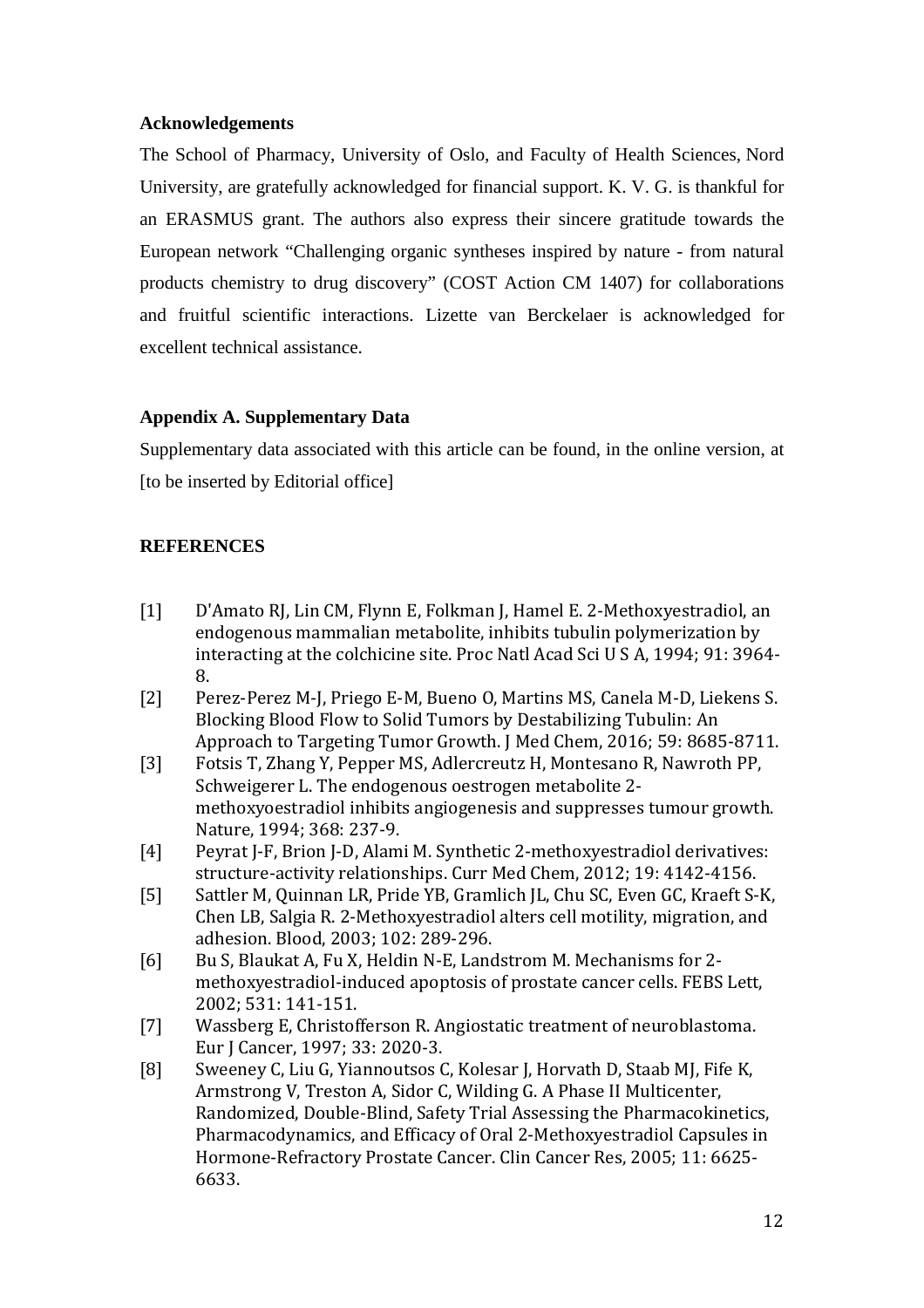- [9] Dahut WL, Lakhani NJ, Gulley JL, Arlen PM, Kohn EC, Kotz H, McNally D, Parr A, Nguyen D, Yang SX, Steinberg SM, Venitz J, Sparreboom A, Figg WD. Phase I clinical trial of oral 2-methoxyestradiol, an antiangiogenic and apoptotic agent, in patients with solid tumors. Cancer Biol Ther, 2006; 5: 22-27.
- [10] James J, Murry DJ, Treston AM, Storniolo AM, Sledge GW, Sidor C, Miller KD. Phase I safety, pharmacokinetic and pharmacodynamic studies of 2 methoxyestradiol alone or in combination with docetaxel in patients with locally recurrent or metastatic breast cancer. Invest New Drugs, 2006; 25: 41-48.
- [11] Rajkumar SV, Richardson PG, Lacy MQ, Dispenzieri A, Greipp PR, Witzig TE, Schlossman R, Sidor CF, Anderson KC, Gertz MA. Novel therapy with 2-methoxyestradiol for the treatment of relapsed and plateau phase multiple myeloma. Clin Cancer Res, 2007; 13: 6162-6167.
- [12] Solum EJ, Akselsen OW, Vik A, Hansen TV. Synthesis and Pharmacological Effects of the Anti-Cancer Agent 2-Methoxyestradiol. Curr Pharm Des, 2015; 21: 5453-5466.
- [13] Solum EJ, Cheng J-J, Soervik IB, Paulsen RE, Vik A, Hansen TV. Synthesis and biological evaluations of new analogs of 2-methoxyestradiol: Inhibitors of tubulin and angiogenesis. Eur J Med Chem, 2014; 85: 391- 398.
- [14] Solum EJ, Vik A, Hansen TV. Synthesis, cytotoxic effects and tubulin polymerization inhibition of 1,4-disubstituted 1,2,3-triazole analogs of 2 methoxyestradiol. Steroids, 2014; 87: 46-53.
- [15] Solum EJ, Cheng J-J, Sylte I, Vik A, Hansen TV. Synthesis, biological evaluation and molecular modeling of new analogs of the anti-cancer agent 2-methoxyestradiol: potent inhibitors of angiogenesis. RSC Adv, 2015; 5: 32497-32504.
- [16] Olah GA. Friedel-Crafts Chemistry. Wiley: New York 1973.
- [17] Sawama Y, Shishido Y, Kawajiri T, Goto R, Monguchi Y, Sajiki H. Iron-Catalyzed Friedel-Crafts Benzylation with Benzyl TMS Ethers at Room Temperature. Chem - Eur J, 2014; 20: 510-516.
- [18] Smith MB, March J. March's Advanced Organich Chemistry: Reactions, Mechanisms, and Structure. Wiley: New York 2007.
- [19] Carey FA, Sundberg RJ. Adcanced Organic Chemistry: Part A Structure and Mechanisms. Springer: New York 2007.
- [20] Tsuchimoto T, Hiyama T, Fukuzawa S-i. Scandium(III) trifluoromethanesulfonate-catalyzed reductive Friedel-Crafts benzylation of aromatic compounds using arenecarbaldehydes and propane-1,3-diol. Chem Commun (Cambridge), 1996: 2345-2346.
- [21] Miyai T, Onishi Y, Baba A. Indium trichloride catalyzed reductive Friedel-Crafts alkylation of aromatics using carbonyl compounds. Tetrahedron Lett, 1998; 39: 6291-6294.
- [22] Miyai T, Onishi Y, Baba A. Novel reductive Friedel-Crafts alkylation of aromatics catalyzed by indium compounds: chemoselective utilization of carbonyl moieties as alkylating reagents. Tetrahedron, 1999; 55: 1017- 1026.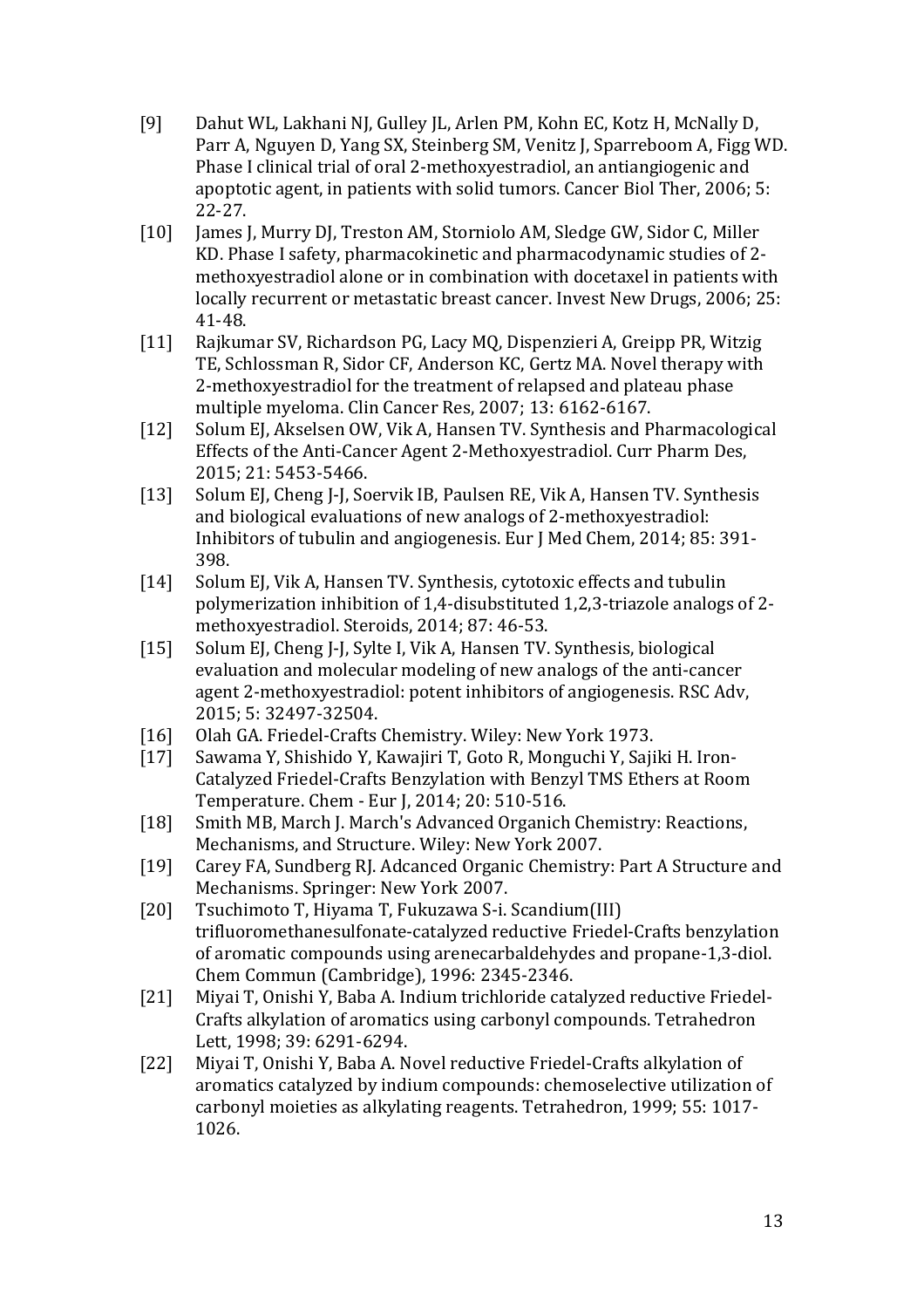- [23] Tsuchimoto T, Tobita K, Hiyama T, Fukuzawa S-I. Scandium(III) Triflate-Catalyzed Friedel-Crafts Alkylation Reactions. J Org Chem, 1997; 62: 6997-7005.
- [24] Hatakeyama T, Hashimoto T, Kondo Y, Fujiwara Y, Seike H, Takaya H, Tamada Y, Ono T, Nakamura M. Iron-Catalyzed Suzuki-Miyaura Coupling of Alkyl Halides. J Am Chem Soc, 2010; 132: 10674-10676.
- [25] Gonzalez-Bobes F, Fu GC. Amino Alcohols as Ligands for Nickel-Catalyzed Suzuki Reactions of Unactivated Alkyl Halides, Including Secondary Alkyl Chlorides, with Arylboronic Acids. J Am Chem Soc, 2006; 128: 5360-5361.
- [26] Molander GA, Argintaru OA, Aron I, Dreher SD. Nickel-Catalyzed Cross-Coupling of Potassium Aryl- and Heteroaryltrifluoroborates with Unactivated Alkyl Halides. Org Lett, 2010; 12: 5783-5785.
- [27] Yang C-T, Zhang Z-Q, Liu Y-C, Liu L. Copper-Catalyzed Cross-Coupling Reaction of Organoboron Compounds with Primary Alkyl Halides and Pseudohalides. Angew Chem, Int Ed, 2011; 50: 3904-3907, S3904/1- S3904/108.
- [28] Li C, Chen T, Li B, Xiao G, Tang W. Efficient Synthesis of Sterically Hindered Arenes Bearing Acyclic Secondary Alkyl Groups by Suzuki-Miyaura Cross-Couplings. Angew Chem, Int Ed, 2015; 54: 3792-3796.
- [29] Bair JS, Schramm Y, Sergeev AG, Clot E, Eisenstein O, Hartwig JF. Linear-Selective Hydroarylation of Unactivated Terminal and Internal Olefins with Trifluoromethyl-Substituted Arenes. J Am Chem Soc, 2014; 136: 13098-13101.
- [30] Robbins DW, Hartwig JF. Sterically Controlled Alkylation of Arenes through Iridium-Catalyzed C-H Borylation. Angew Chem, Int Ed, 2013; 52: 933-937.
- [31] Hofsløkken NU, Skattebøl L. Convenient method for the ortho-formylation of phenols. Acta Chem Scand, 1999; 53: 258-262.
- [32] Hansen TV, Skattebøl L. Ortho-formylation of phenols; Preparation of 3 bromosalicylaldehyde. Org Synth, 2005; 82: 64-68.
- [33] Hansen TV, Skattebøl L. Discussion Addendum For:Ortho-Formylations Of Phenols;Preparation Of 3-Bromosalicylaldehyde. Org Synth, 2003.
- [34] Akselsen ØW, Hansen TV. ortho-Formylation of estrogens. Synthesis of the anti-cancer agent 2-methoxyestradiol. Tetrahedron, 2011; 67: 7738- 7742.
- [35] Parnes R, Pappo D. Reductive Alkylation of Arenes by a Thiol-Based Multicomponent Reaction. Org Lett, 2015; 17: 2924-2927.
- [36] Cushman M, He H-M, Katzenellenbogen JA, Lin CM, Hamel E. Synthesis, Antitubulin and Antimitotic Activity, and Cytotoxicity of Analogs of 2- Methoxyestradiol, an Endogenous Mammalian Metabolite of Estradiol That Inhibits Tubulin Polymerization by Binding to the Colchicine Binding Site. J Med Chem, 1995; 38: 2041-9.
- [37] Bubert C, Leese MP, Mahon MF, Ferrandis E, Regis-Lydi S, Kasprzyk PG, Newman SP, Ho YT, Purohit A, Reed MJ, Potter BVL. 3,17-Disubstituted 2 alkylestra-1,3,5(10)-trien-3-ol derivatives: Synthesis, in vitro and in vivo anticancer activity. J Med Chem, 2007; 50: 4431-4443.
- [38] Canela M-D, Perez-Perez M-J, Noppen S, Saez-Calvo G, Diaz JF, Camarasa M-J, Liekens S, Priego E-M. Novel Colchicine-Site Binders with a